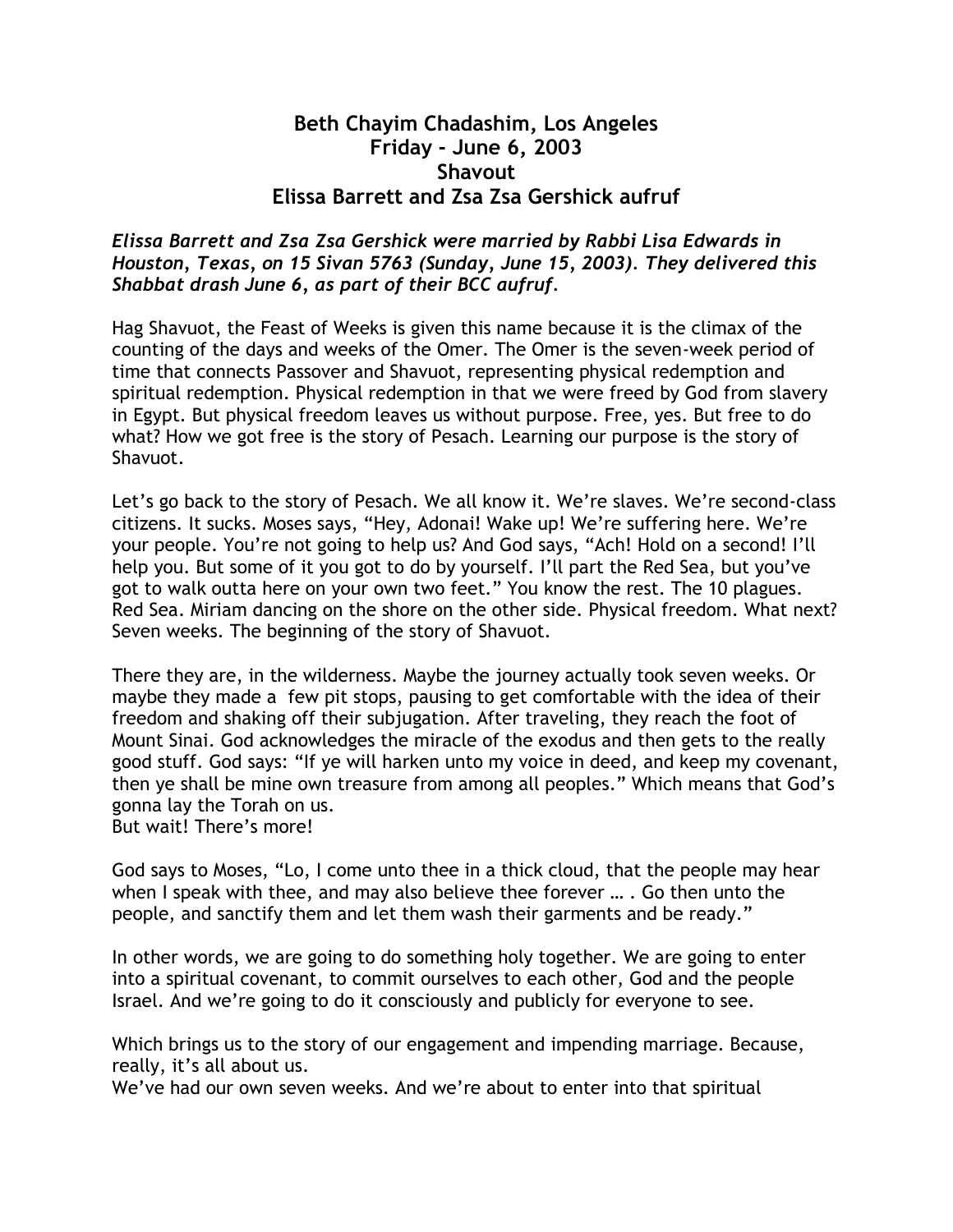covenant, to commit ourselves to each other for everyone to see.

In Texas. "Houston. Is there gonna be a problem?" Yes.

Our first hurdle was Rabbi B., junior rabbi at Temple X, the Barrett family shul and one of the largest, wealthiest Reform congregations in all of Texas. Mamela Barrett wanted him to co-officiate with Rabbi Lisa. The backstory: Temple Beth Israel has not yet allowed a same-sex couple to be married on temple grounds. They HAVE allowed their rabbis to officiate OFF temple grounds.

So, no problem, we thought, we'll have the wedding in a hotel.

Except that the words "wedding" and "marriage" "concerned" Rabbi B. He preferred "commitment ceremony."

In an email on the matter, he wrote: "In truth, I feel that same-sex relationships are equal to heterosexual relationships in sanctity and validity. I feel that our state and national governments should recognize same sex unions as full marriages and not discriminate. However, that is not is not currently the case. In the meantime, I am a representative of the state on matters of weddings and marriage, and I have been counseled that referring to a same-sex ceremony as a wedding/marriage would be fraudulent. I would like to call it a wedding, but I feel that I cannot." To us, the term "commitment ceremony" is inherently a second-class Jim Crow term, and we reject it. "I would like you to sit at the front of the bus, but… ."

So, in our reply email, we said, "We would like you to co-officiate, but we feel we cannot."

When Elissa and I were first going out – the result of shidduch made by our own rebbetzin Tracy Moore, I should mention – the two of us had discussed this. Elissa had a list of what she was looking for in the woman of her dreams. One item read: "Want a woman who wants to have a big commitment ceremony." "Commitment ceremony?" I said. "If it's a marriage, call it a wedding." She was overjoyed. Since we were gay, she had felt that that's all we could call our union. All we had the right to call it.

But it says about marriage in Avot D'Rabbi Natan, "Get yourself a companion, to eat with, to drink with, to study Torah with, to study Mishnah with, to sleep with, to confide all one's secrets, secrets of Torah and secrets of worldly things." Since that's what we were planning to do, that's what we should call it. A marriage.

Interestingly, most heterosexual people don't know that we don't have the right to be married legally, anywhere in the United States. In fact, we don't have the right anywhere in the world, except in Holland and Belgium – and now, Canada.

"What about Vermont?" people say. No. That's civil union, not marriage, and not valid anywhere else.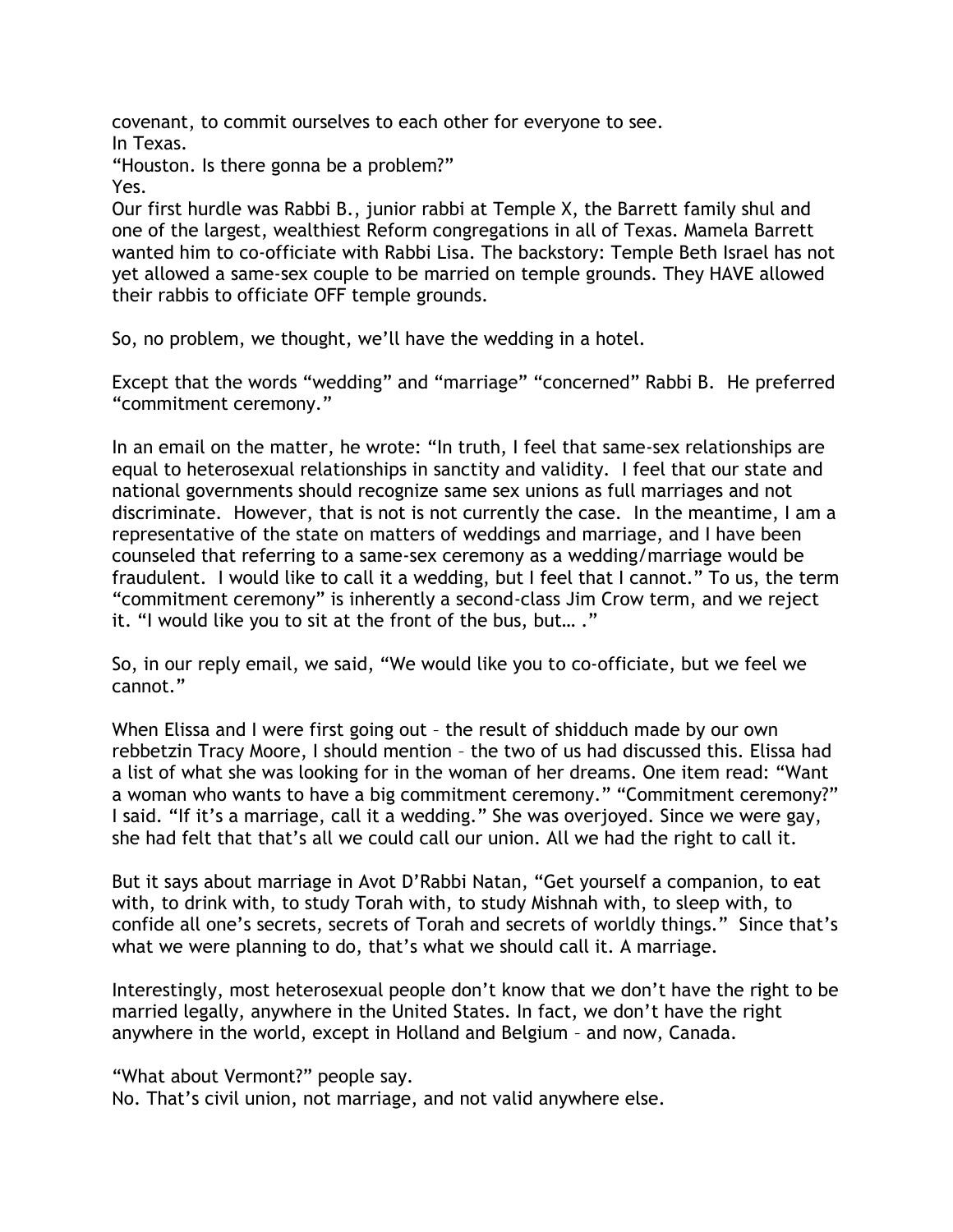Why? Because the sacred institution of matrimony would be rendered trayf by the inclusion of gays and lesbians.

But what's so blessed about the Little White Wedding Chapel in Las Vegas, a drivethru establishment where any straight couple can get hitched in the time – and effort – it takes to order a Happy Meal? You think we're kidding? That is exactly what Zsa Zsa's colleague, Dietmar, did. Dietmar and his wife didn't have to stand up for their rights. Hell, they didn't have to get out of the car. "It was the easiest thing I ever did," Dietmar told her.

And with time, it's been easier and easier for us.

But back to Rabbi B.

After we kicked him out from under the chuppah, he was contrite. In consolation, we suggested that he bless us at Shabbat services, the Friday night before our wedding. After a heated battle among the temple board members, the blessing was approved and Houston prepared for a splash-down.

But Rabbi B. was worried. In a letter to Rabbi Lisa, he wrote: Lisa:

As you may have heard from Elissa already, this will be a historic first at Temple X. ... That being the case, it is especially important to me that this blessing be like all of the others. … I would like to be especially careful that we not make the blessing exceptional in any other way… . Welcome to Houston!"

Ever the diplomat, Lisa said nothing.

We, however, thought, "What does he think we're going to do?" So we wrote back:

Dear Rabbi B.:

We were planning the following extravaganza to coincide with our blessing: Trixie the gay pachyderm (whose owners, Bill and Ted Goldfarb, have agreed to dye her lavender for the occasion) will ascend the bimah to trumpet her special rendition of "We Are Family," while a crack team of Lesbian Avengers storms the building to stage a mass kiss-a-thon. Last but not least, our President, George W. Bush, will deliver a short speech titled, "I misunderestimated my Queerness."

However, in light of your email, we have asked them all to stay home.

But on the serious side: Please don't worry. We shall be perfect emissaries. Even so, some people may be offended. This we must accept as the price of progress and correct action.

We know this is a big step for you and for the congregation. Bless you and thank you for your courage.

Yours Truly, E & Z

This brings us back to the story of Shavuot. Accepting the Torah from God was a big step for the people Israel. To do it, they had to stand on their own two feet, have courage, see themselves as deserving and commit to walk the full path, regardless of the obstacles. But why would they and we start down that path? Because of the